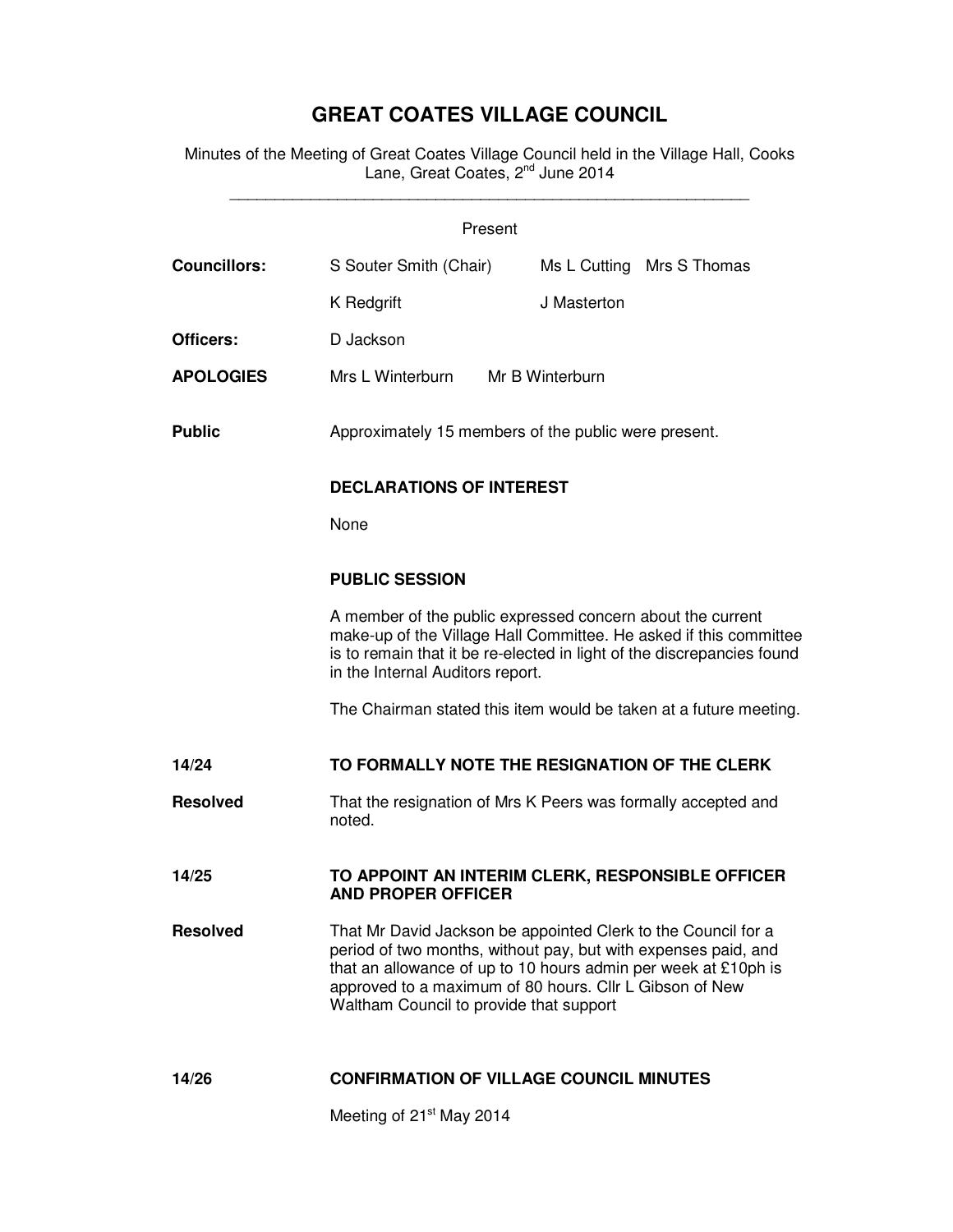| <b>Resolved</b> | That the minutes were approved as a correct record.                                                                                                                                                                                                                                   |  |  |
|-----------------|---------------------------------------------------------------------------------------------------------------------------------------------------------------------------------------------------------------------------------------------------------------------------------------|--|--|
| 14/27           | TO APPROVE AND ADOPT THE MINUTES OF STANDING<br><b>COMMITTEES OF THE COUNCIL.</b>                                                                                                                                                                                                     |  |  |
|                 | 30 <sup>th</sup> May 2014<br><b>Personnel Committee</b>                                                                                                                                                                                                                               |  |  |
| <b>Resolved</b> | That the minutes were approved as a correct record.                                                                                                                                                                                                                                   |  |  |
| <b>Resolved</b> | That the minutes were adopted                                                                                                                                                                                                                                                         |  |  |
| 14/28           | PROCUREMENT OF A SUITABLE IT SYSTEM                                                                                                                                                                                                                                                   |  |  |
|                 | Members discussed the purchase of a stand-alone lap top for the<br>purposes of the Council as it was felt important that ownership of<br>data files and electronic records remained within the Council's<br>control.                                                                  |  |  |
|                 | However upon recommendations from the Clerk it was agreed for<br>now that purchase was delayed until such time as the budget<br>could be considered in more depth.                                                                                                                    |  |  |
|                 | In the interim the clerk would use his own, but all files would be<br>kept on an independent drive and backed up off site.                                                                                                                                                            |  |  |
| <b>Resolved</b> | That the Council would follow the recommendations of the Clerk<br>for the interim and no lap top would be bought.                                                                                                                                                                     |  |  |
| 14/29           | <b>REPORTS BY UNITARY COUNCILLORS</b>                                                                                                                                                                                                                                                 |  |  |
|                 | No reports were available                                                                                                                                                                                                                                                             |  |  |
| 14/30           | <b>REPORTS</b><br><b>FROM</b><br><b>REPRESENTATIVES</b><br>ΤO<br><b>OUTSIDE</b><br><b>ORGANISATIONS</b>                                                                                                                                                                               |  |  |
|                 | None                                                                                                                                                                                                                                                                                  |  |  |
| 14/31           | <b>INTERNAL AUDITORS REPORT</b>                                                                                                                                                                                                                                                       |  |  |
|                 | To receive the report from the internal auditor. Council received a<br>written report from Mr A Nesbitt. Mr Nesbitt set the context of the<br>report and summarised his findings by stating 'It is clear that the<br>Council have failed significantly to follow internal procedures" |  |  |
| <b>Resolved</b> | that Standing orders suspended to allow for a period of public<br>session                                                                                                                                                                                                             |  |  |
|                 | Members of the public asked several pertinent questions<br>about the report after which the meeting was reconvened to<br>allow Councillors to ask questions.                                                                                                                          |  |  |